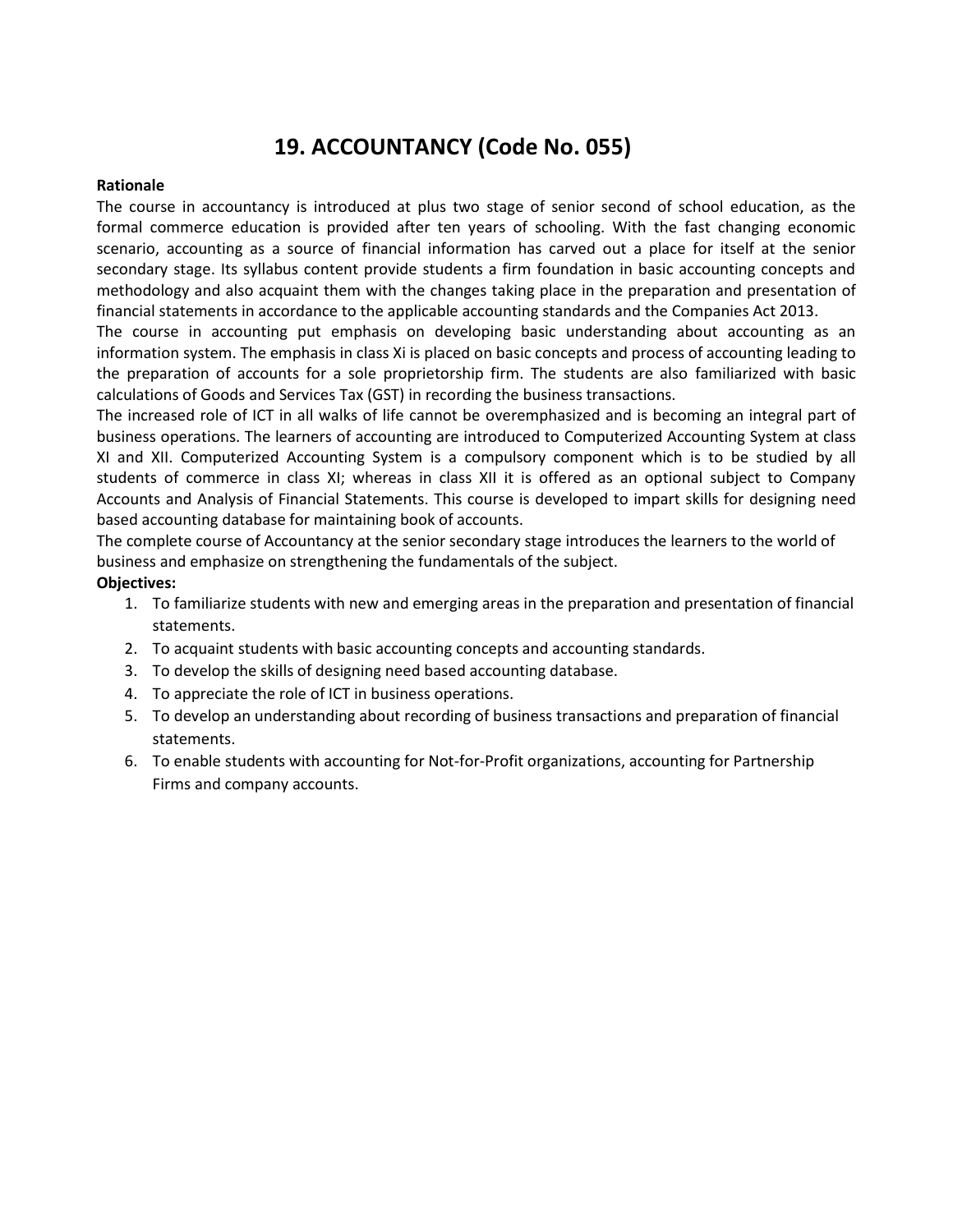# **Accountancy (Code No.055) Couse Structure Class-XI (2018-19)**

**One Paper Theory: 90 Marks 3 Hours**

| <b>Units</b>                           |                                                                                             | <b>Periods</b> | <b>Marks</b> |
|----------------------------------------|---------------------------------------------------------------------------------------------|----------------|--------------|
|                                        | <b>Part A: Financial Accounting-1</b>                                                       |                |              |
|                                        | Unit-1: Theoretical Framework                                                               | 25             | 15           |
|                                        | Unit-2: Accounting Process                                                                  | 105            | 40           |
|                                        |                                                                                             | 130            | 55           |
| <b>Part B: Financial Accounting-II</b> |                                                                                             |                |              |
|                                        | Unit-3: Financial Statements of Sole Proprietorship from Complete and<br>Incomplete Records | 60             | 25           |
|                                        | Unit-4: Computers in Accounting                                                             | 20             | 10           |
|                                        |                                                                                             | 80             | 35           |
| <b>Part C: Project Work</b>            |                                                                                             | 30             | 10           |

# **SYLLABUS: CLASS-XI ACCOUNTANCY**

## **PART A: FINANCIAL ACCOUNTING - I 55 Marks**

### **Unit-1: Theoretical Frame Work 25 Periods**

#### **Units/Topics Learning Outcomes Introduction to Accounting 11 Periods** Accounting- concept, objectives, advantages and limitations, types of accounting information; users of accounting information and their needs. Qualitative Characteristics of Accounting Information. Role of Accounting in Business. Basic Accounting Terms- Business Transaction, Capital, Drawings. Liabilities (Non Current and Current). Assets (Non Current, Current); Fixed assets (Tangible and Intangible), Expenditure (Capital and Revenue), Expense, Income, Profit, Gain, Loss, Purchase, Sales, Goods, Stock, Debtor, Creditor, Voucher, Discount (Trade discount and Cash Discount) **Theory Base of Accounting 14 Periods** Fundamental accounting assumptions: GAAP: Concept Business Entity, Money Measurement, Going Concern, Accounting Period, Cost Concept, Dual Aspect, Revenue Recognition, Matching, Full Disclosure, Consistency, Conservatism, Materiality and Objectivity System of Accounting. Basis of Accounting: cash basis and accrual basis **After going through this Unit, the students will be able to:** describe the meaning, significance, objectives, advantages and limitations of accounting in the modem economic environment with varied types of business and non-business economic entities. needs of decision making. revenue. liabilities, assets, expenditure and purchases. accounting year. differentiate among income, profits and gains.

 Accounting Standards: Need, benefits, limitations, applicability; IFRS- Need

- 
- identify / recognise the individual(s) and entities that use accounting information for serving their
- explain the various terms used in accounting and differentiate between different related terms like current and non-current, capital and
- give examples of terms like business transaction,
- explain that sales/purchases include both cash and credit sales/purchases relating to the
- state the meaning of fundamental accounting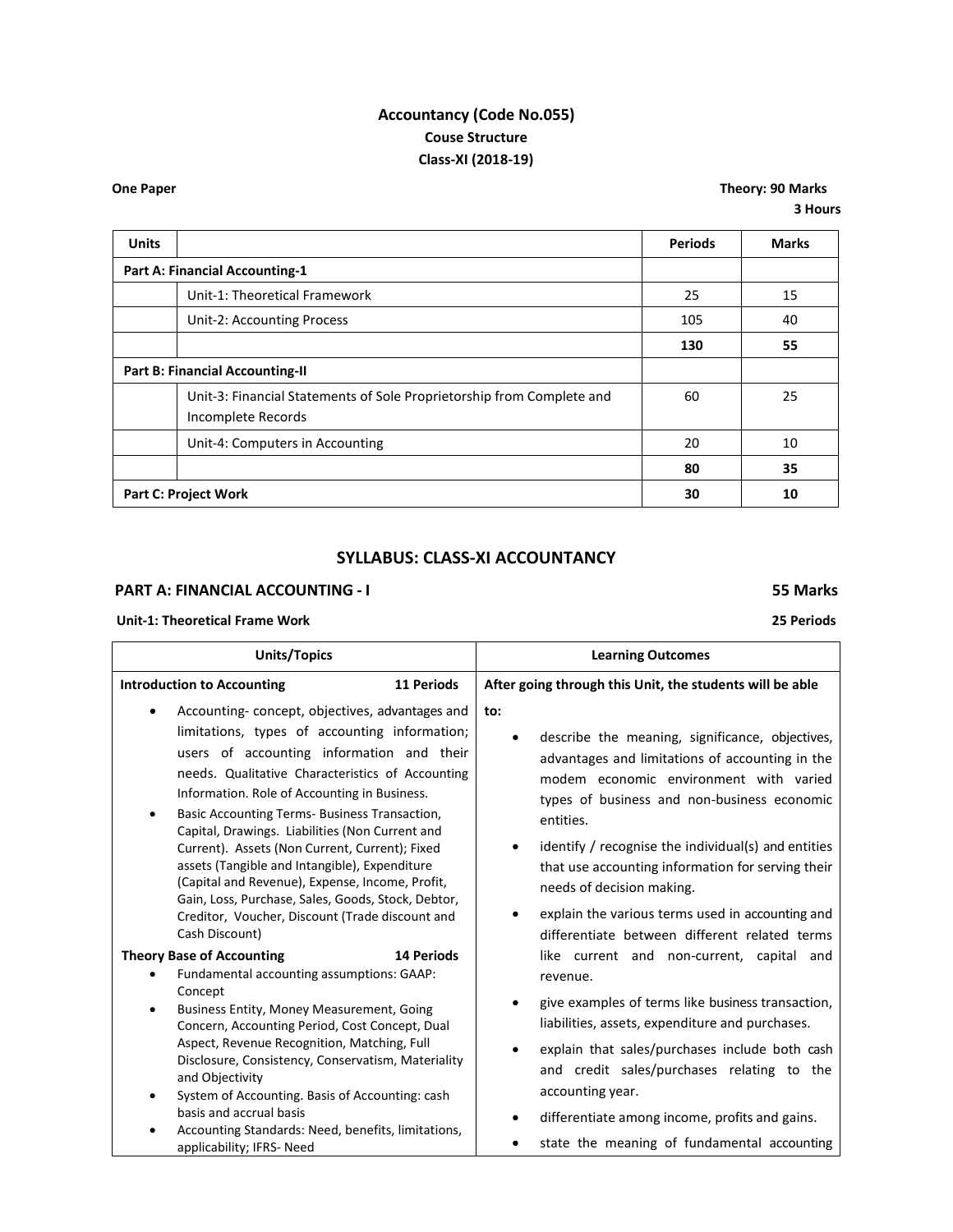| Goods and Services Tax (GST): Characteristics and | assumptions and their relevance in accounting.                                                                                                                                       |
|---------------------------------------------------|--------------------------------------------------------------------------------------------------------------------------------------------------------------------------------------|
| Objective.                                        | describe the meaning of accounting assumptions<br>٠<br>and the situation in which an assumption is<br>applied during the accounting process.                                         |
|                                                   | explain the meaning and objectives<br>of<br>accounting standards.                                                                                                                    |
|                                                   | appreciate that various accounting<br>standards developed nationally and globally are<br>in practice for bringing parity in the accounting<br>treatment of different items.          |
|                                                   | acknowledge the fact that recording of<br>accounting transactions follows double entry<br>system.                                                                                    |
|                                                   | explain the bases of recording accounting<br>transaction and to appreciate that accrual basis<br>is a better basis for depicting the correct<br>financial position of an enterprise. |
|                                                   | Understand the need of IFRS                                                                                                                                                          |
|                                                   | Explain<br>the<br>meaning,<br>objective<br>and<br>characteristic of GST.                                                                                                             |

# Unit-2: Accounting Process 105 Periods

| <b>Units/Topics</b>                                                                                                                                                                                                                                                                                                                                                                                                                                                                                                                                                                                                          | <b>Learning Outcomes</b>                                                                                                                                                                                                                                                                                                                                                                                                                                                                                                                                                                                                    |
|------------------------------------------------------------------------------------------------------------------------------------------------------------------------------------------------------------------------------------------------------------------------------------------------------------------------------------------------------------------------------------------------------------------------------------------------------------------------------------------------------------------------------------------------------------------------------------------------------------------------------|-----------------------------------------------------------------------------------------------------------------------------------------------------------------------------------------------------------------------------------------------------------------------------------------------------------------------------------------------------------------------------------------------------------------------------------------------------------------------------------------------------------------------------------------------------------------------------------------------------------------------------|
| <b>Recording of Business Transactions</b><br><b>30 Periods</b><br>Voucher and Transactions: Source documents and<br>Vouchers, Preparation of Vouchers, Accounting<br>Equation Approach: Meaning and Analysis, Rules of<br>Debit and Credit.<br>Recording of Transactions: Books of Original Entry-<br>٠<br>Journal<br>Special Purpose books:<br>Cash Book: Simple, cash book<br>٠<br>with bank column and petty<br>cashbook<br>Purchases book<br>٠<br>Sales book<br>٠<br>Purchases return book<br>Sales return book<br><b>Note: Including simple GST calculations</b><br>Ledger: Format, Posting from journal and subsidiary | After going through this Unit, the students will be able<br>to:<br>explain the concept of accounting equation<br>and appreciate that every transaction affects<br>either both the sides of the equation or a<br>positive effect on one item and a negative<br>effect on another item on the same side of<br>accounting equation.<br>explain the effect of a transaction (increase<br>or decrease) on the assets, liabilities, capital,<br>revenue and expenses.<br>appreciate that on the basis of source<br>documents,<br>accounting<br>vouchers<br>are<br>prepared for recording transaction in the<br>books of accounts. |
| books, Balancing of accounts                                                                                                                                                                                                                                                                                                                                                                                                                                                                                                                                                                                                 | develop the understanding of recording of                                                                                                                                                                                                                                                                                                                                                                                                                                                                                                                                                                                   |
| <b>15 Periods</b>                                                                                                                                                                                                                                                                                                                                                                                                                                                                                                                                                                                                            | ٠                                                                                                                                                                                                                                                                                                                                                                                                                                                                                                                                                                                                                           |
| <b>Bank Reconciliation Statement:</b>                                                                                                                                                                                                                                                                                                                                                                                                                                                                                                                                                                                        | transactions in journal and the skill of                                                                                                                                                                                                                                                                                                                                                                                                                                                                                                                                                                                    |
| . Need and preparation, Bank Reconciliation Statement                                                                                                                                                                                                                                                                                                                                                                                                                                                                                                                                                                        | calculating GST.                                                                                                                                                                                                                                                                                                                                                                                                                                                                                                                                                                                                            |
| with Adjusted Cash Book                                                                                                                                                                                                                                                                                                                                                                                                                                                                                                                                                                                                      | explain the purpose of maintaining a Cash                                                                                                                                                                                                                                                                                                                                                                                                                                                                                                                                                                                   |
| Depreciation, Provisions and Reserves.                                                                                                                                                                                                                                                                                                                                                                                                                                                                                                                                                                                       | Book and develop the skill of preparing the                                                                                                                                                                                                                                                                                                                                                                                                                                                                                                                                                                                 |
| 20 Periods                                                                                                                                                                                                                                                                                                                                                                                                                                                                                                                                                                                                                   | format of different types of cash books and                                                                                                                                                                                                                                                                                                                                                                                                                                                                                                                                                                                 |
| Depreciation: Concept, Features, Causes, factors                                                                                                                                                                                                                                                                                                                                                                                                                                                                                                                                                                             | the method of recording cash transactions in                                                                                                                                                                                                                                                                                                                                                                                                                                                                                                                                                                                |
| Other similar terms: Depletion and Amortisation                                                                                                                                                                                                                                                                                                                                                                                                                                                                                                                                                                              | Cash book.                                                                                                                                                                                                                                                                                                                                                                                                                                                                                                                                                                                                                  |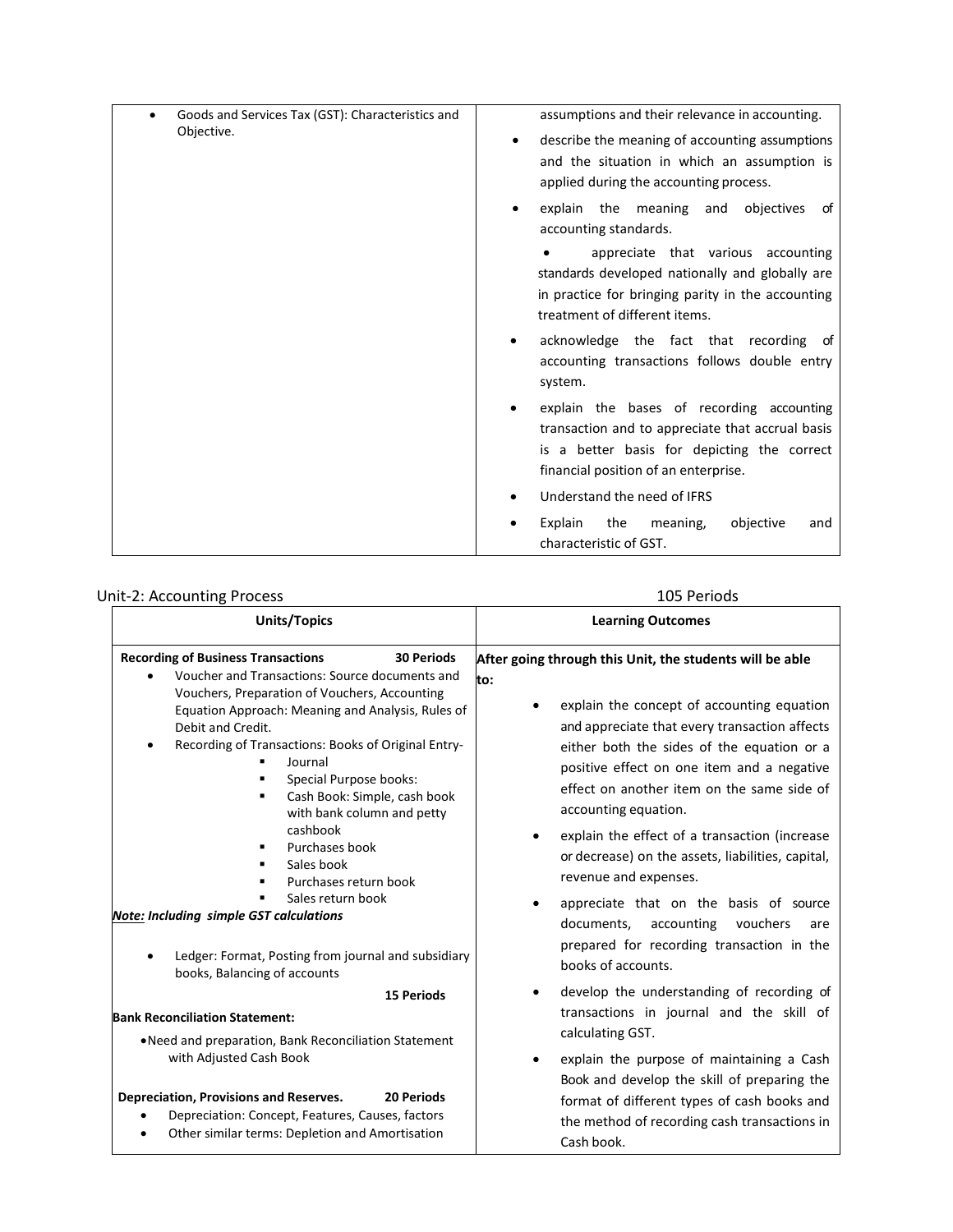- Methods of Depreciation:
	- i. Straight Line Method (SLM)
	- ii. Written Down Value Method (WDV)

### *Note: Excluding change of method*

- Difference between SLM and WDV; Advantages of SLM and WDV
- Accounting treatment of depreciation
	- i. Charging to asset account
	- ii. Creating provision for depreciation/accumulated depreciation account
	- iii. Treatment for disposal of asset
- Provisions and Reserves: Difference
- Types of Reserves:
	- i. Revenue reserve
		- ii. Capital reserve
	- iii. General reserve
	- iv. Specific reserve
	- v. Secret Reserve
- Difference between capital and revenue reserve

### **Accounting for Bills of Exchange. 20 Periods**

- Bill of exchange and Promissory Note: Definition, Specimen, Features, Parties.
- Difference between Bill of Exchange and Promissory Note
	- Terms in Bill of Exchange:
		- i. Term of Bill
		- Accommodation bill (concept)
		- iii. Days of Grace
		- iv. Date of maturity
		- v. Discounting of bill
		- vi. Endorsement of bill
		- vii. Bill after due date
		- viii. Negotiation
		- ix. Bill sent for collection
		- x. Dishonour of bill
		- xi. Retirement of bill
		- xii. Renewal of bill
- Accounting Treatment

### *Note: excluding accounting treatment for accommodation bill*

## **Trial balance and Rectification of Errors 20 Periods**

- Trial balance: objectives and preparation **(Scope:** *Trial balance with balance method only*)
- Errors: types-errors of omission, commission, principles, and compensating; their effect on Trial Balance.
- Detection and rectification of errors; preparation of suspense account.
- describe the method of recording transactions other than cash transactions as per their nature in different subsidiary books.
- appreciate that at times bank balance as indicated by cash book is different from the bank balance as shown by the pass book / bank statement and to reconcile both the balances, bank reconciliation statement is prepared.
- develop understanding of preparing bank reconciliation statement.
- appreciate that for ascertaining the position of individual accounts, transactions are posted from subsidiary books and journal proper into the concerned accounts in the ledger and

develop the skill of ledger posting.

- explain the necessity of providing depreciation and develop the skill of using different methods for computing depreciation.
- understand the accounting treatment of providing depreciation directly to the concerned asset account or by creating provision for depreciation account.
- appreciate the method of asset disposal through the concerned asset account or by preparing asset disposal account.
- appreciate the need for creating reserves and also making provisions for events which may belong to the current year but may happen in next year.
- appreciate the difference between reserve and reserve fund.
- acquire the knowledge of using bills of exchange and promissory notes for financing business transactions;
- understand the meaning and distinctive features of these instruments and develop the skills of their preparation.
- state the meaning of different terms used in bills of exchange and their implication in accounting.
- explain the method of recording of bill transactions.
- state the need and objectives of preparing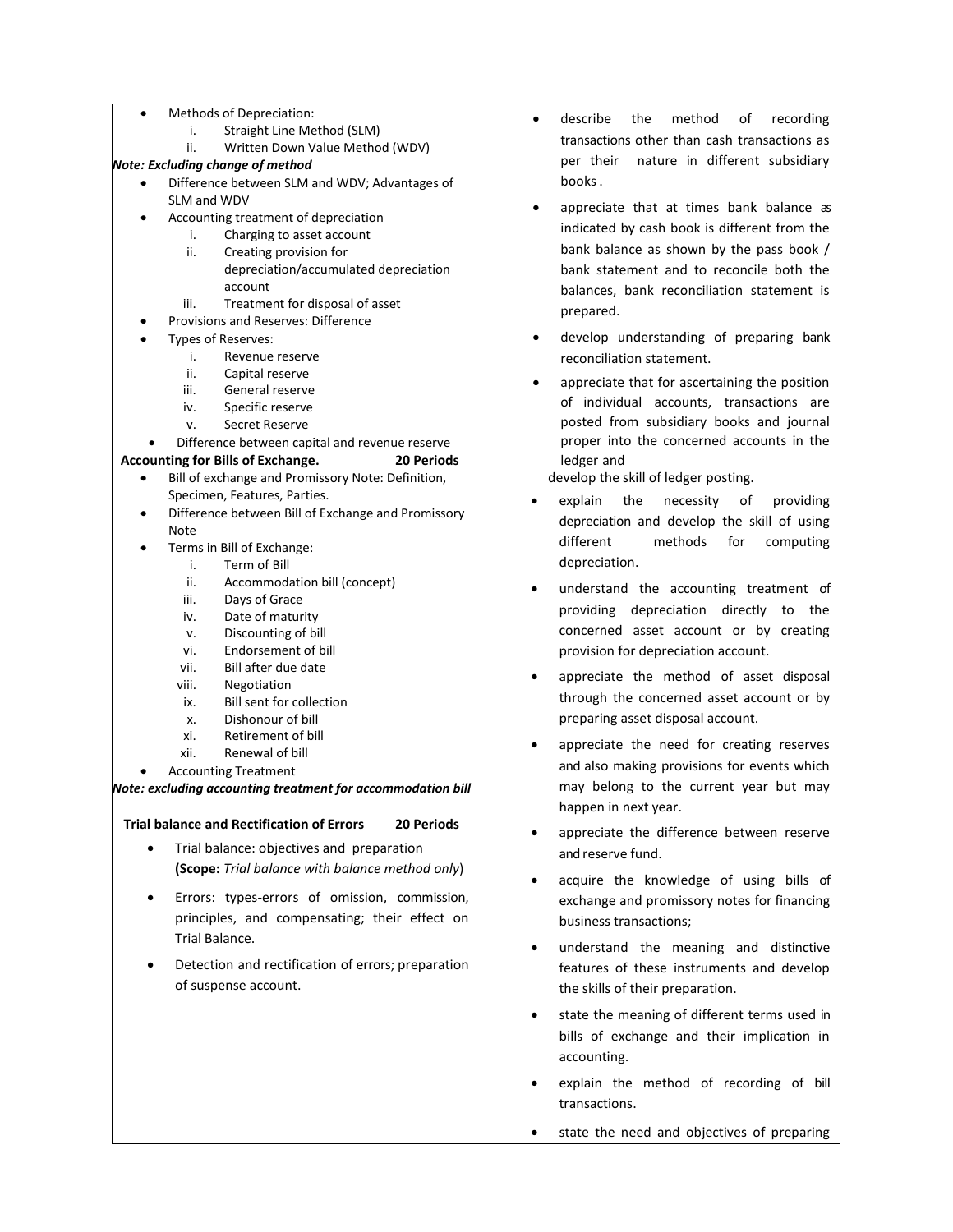| trial balance and develop the skill of<br>preparing trial balance.                                                                 |
|------------------------------------------------------------------------------------------------------------------------------------|
| appreciate that errors may be committed<br>٠<br>during the process of accounting.                                                  |
| understand the meaning of different types of<br>$\bullet$<br>errors and their effect on trial balance.                             |
| develop the skill of identification and<br>٠<br>location of errors and their rectification and<br>preparation of suspense account. |

# **Part B: Financial Accounting - II 35 Marks**

# **Unit 3: Financial Statements of Sole Proprietorship: From Complete and Incomplete Records 60 Periods**

| <b>Units/Topics</b>                                                                                                                                                                                                                                                                                                                                                                                                                                                                                                                                                                                                                                                                                                                                                                                                                                                                                                                                                                                                                                                                                                                                                                                                        | <b>Learning Outcomes</b>                                                                                                                                                                                                                                                                                                                                                                                                                                                                                                                                                                                                                                                                                                                                                                                                                                                                                                                                                                                                                                                                                                                                                      |  |  |
|----------------------------------------------------------------------------------------------------------------------------------------------------------------------------------------------------------------------------------------------------------------------------------------------------------------------------------------------------------------------------------------------------------------------------------------------------------------------------------------------------------------------------------------------------------------------------------------------------------------------------------------------------------------------------------------------------------------------------------------------------------------------------------------------------------------------------------------------------------------------------------------------------------------------------------------------------------------------------------------------------------------------------------------------------------------------------------------------------------------------------------------------------------------------------------------------------------------------------|-------------------------------------------------------------------------------------------------------------------------------------------------------------------------------------------------------------------------------------------------------------------------------------------------------------------------------------------------------------------------------------------------------------------------------------------------------------------------------------------------------------------------------------------------------------------------------------------------------------------------------------------------------------------------------------------------------------------------------------------------------------------------------------------------------------------------------------------------------------------------------------------------------------------------------------------------------------------------------------------------------------------------------------------------------------------------------------------------------------------------------------------------------------------------------|--|--|
| <b>Financial Statements</b><br>Receipts and Expenditure: Revenue receipts and capital<br>receipts. Capital expenditure, Revenue expenditure and<br>deferred expenditure<br>Objective and Importance.<br>Trading and Profit and Loss Account: Gross Profit,<br>Operating profit and net profit. Preparation.<br>Balance Sheet: need, grouping and marshalling of assets<br>and liabilities. Preparation.<br>Adjustments in preparation of financial statements with<br>respect to closing stock, outstanding expenses, prepaid<br>expenses, accrued income, income received in advance,<br>depreciation, bad debts, provision for doubtful debts,<br>provision for discount on debtors, Abnormal loss, Goods<br>taken for personal use/staff welfare, interest on capital<br>and managers commission.<br>Preparation of Trading and Profit and Loss account and<br>Balance Sheet of a sole proprietorship with adjustments.<br><b>Incomplete Records</b><br>Features, Reasons and Limitations.<br>Ascertainment of profit/loss by statement of affairs<br>method.<br>Difference between Accounts from incomplete records<br>and Statement of Affairs. Preparation of Trading, Profit<br>and Loss account and Balance Sheet. | After going through this Unit, the students will be able<br>to:<br>state the meaning of financial statements the<br>purpose of preparing financial statements.<br>state the meaning of gross profit, operating profit<br>$\bullet$<br>and net profit and develop the skill of preparing<br>trading and profit and loss account.<br>explain the need for preparing balance sheet.<br>understand the technique of grouping<br>and<br>$\bullet$<br>marshalling of assets and liabilities.<br>appreciate that there may be certain items other<br>$\bullet$<br>than those shown in trial balance which may need<br>adjustments while preparing financial statements.<br>develop the understanding and skill to do<br>٠<br>adjustments for items and their presentation in<br>financial statements like depreciation, closing<br>stock, provisions, abnormal loss etc.<br>develop the skill of preparation of trading and<br>profit and loss account and balance sheet.<br>state the meaning of incomplete records and their<br>uses and limitations.<br>develop the understanding<br>skill<br>and<br>οf<br>computation of profit / loss using the statement<br>of affairs method. |  |  |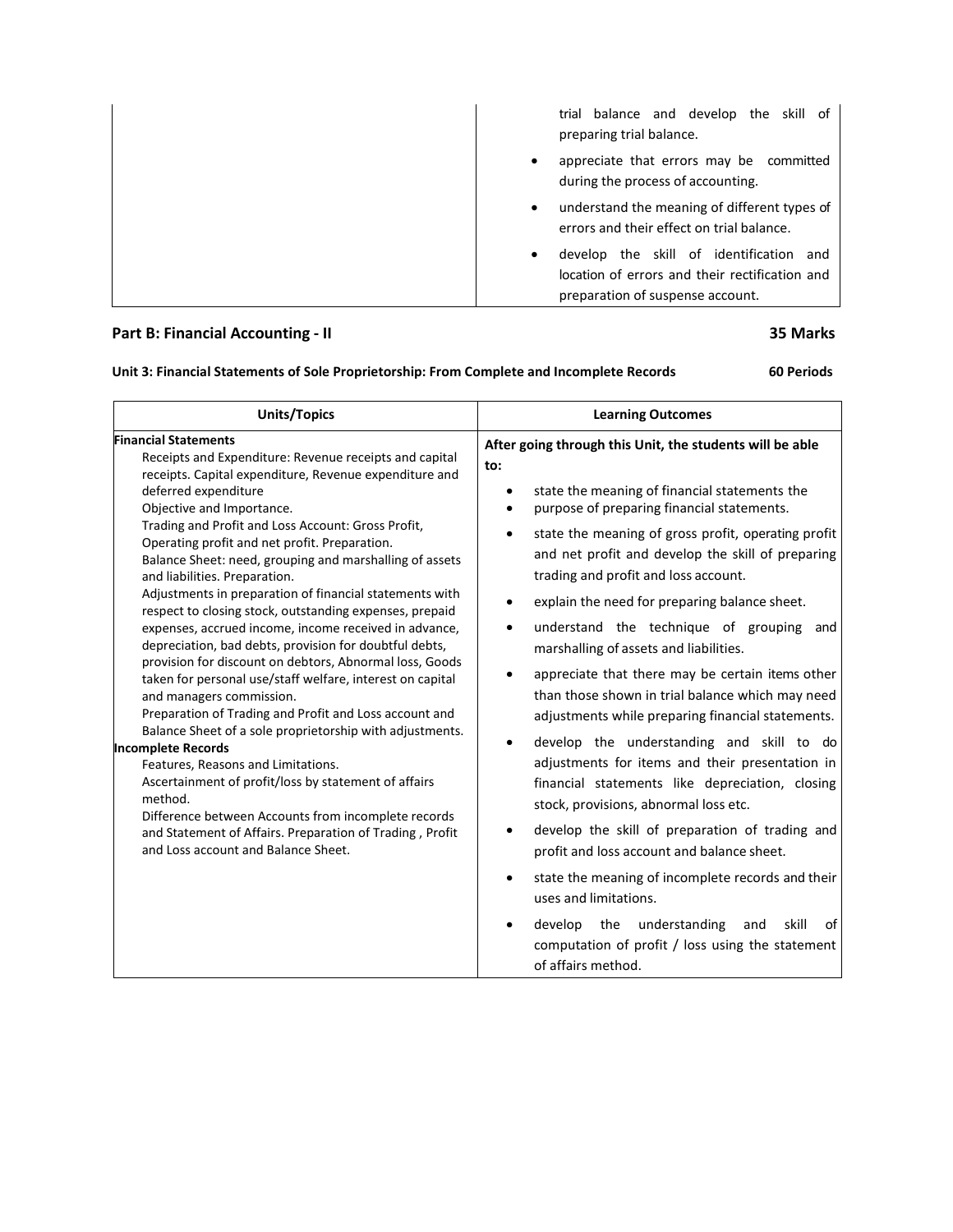#### **Unit 4: Computers in Accounting 20 Periods**

| <b>Units/Topics</b>                                                                                                                                                                                                                                                                                                                                                                                                                                                                                                                                                                                                                                                                                                                                                                                                                                                                                                                                                                                                                                                                                                                                                                                                                                                                                                                                                                       | <b>Learning Outcomes</b>                                                                                                                                                                                                                                                                                                                                                                                                                                                                                                                                                                  |
|-------------------------------------------------------------------------------------------------------------------------------------------------------------------------------------------------------------------------------------------------------------------------------------------------------------------------------------------------------------------------------------------------------------------------------------------------------------------------------------------------------------------------------------------------------------------------------------------------------------------------------------------------------------------------------------------------------------------------------------------------------------------------------------------------------------------------------------------------------------------------------------------------------------------------------------------------------------------------------------------------------------------------------------------------------------------------------------------------------------------------------------------------------------------------------------------------------------------------------------------------------------------------------------------------------------------------------------------------------------------------------------------|-------------------------------------------------------------------------------------------------------------------------------------------------------------------------------------------------------------------------------------------------------------------------------------------------------------------------------------------------------------------------------------------------------------------------------------------------------------------------------------------------------------------------------------------------------------------------------------------|
| Introduction<br>to computer<br>and<br>accounting<br>$\bullet$<br>system {AIS}:<br>information<br>Introduction to<br>computers (elements, capabilities, limitations of<br>computer system)<br>Introduction to operating software,<br>utility<br>$\bullet$<br>software and application software. Introduction<br>to accounting information system (AIS) as a part<br>of Management Information System.<br>Automation of accounting process: meaning<br>Stages in automation: (a) Accounting process in a<br>computerised<br>environment;<br>comparison<br>between manual accounting<br>process and<br>computerised accounting process, (b) Sourcing<br>of accounting software; kinds of software:<br>readymade software; customised software and<br>tailor-made software; generic considerations<br>before sourcing accounting software (c) creation<br>of account groups and hierarchy (d) generation<br>of reports - trial balance, profit and loss account<br>and balance sheet.<br>Scope:<br>(i)<br>The scope of the unit is to understand accounting as<br>an information system for the generation<br>οf<br>accounting<br>information<br>preparation<br>and<br>of<br>accounting reports.<br>(ii) It is presumed that the working knowledge of any<br>appropriate accounting software will be given to the<br>students to help them learn basic accounting<br>operations on computers. | After going through this Unit, the students will be able<br>to:<br>state the meaning of a computer, describe its<br>$\bullet$<br>components, capabilities and limitations.<br>state the meaning of accounting information<br>system.<br>appreciate the need for use of computers in<br>$\bullet$<br>accounting for preparing accounting reports.<br>develop the understanding of comparing the<br>$\bullet$<br>manual and computerized accounting process<br>and appreciate the advantages and limitations<br>of automation.<br>understand the different kinds of accounting<br>software. |
| Part C: Project Work (Any One)                                                                                                                                                                                                                                                                                                                                                                                                                                                                                                                                                                                                                                                                                                                                                                                                                                                                                                                                                                                                                                                                                                                                                                                                                                                                                                                                                            | 10 Marks 30 Periods                                                                                                                                                                                                                                                                                                                                                                                                                                                                                                                                                                       |

- 1. Collection of source documents, preparation of vouchers, recording of transactions with the help of vouchers.
- 2. Preparation of Bank Reconciliation Statement with the given cash book and the pass book with twenty to twentyfive transactions.
- 3. Comprehensive project of any sole proprietorship business. This may state with journal entries and their ledgering, preparation of Trial balance. Trading and Profit and Loss Account and Balance Sheet. Expenses, incomes and profit (loss), assets and liabilities are to be depicted using pie chart / bar diagram.

# **COMPREHENSIVE PROJECT**

It is suggested to undertake this project after completing the unit on preparation of financial statements. The student(s) will be allowed to select any business of their choice or develop the transaction of imaginary business.

The project is to run through the chapters and make the project an interesting process. The amounts should emerge as more realistic and closer to reality.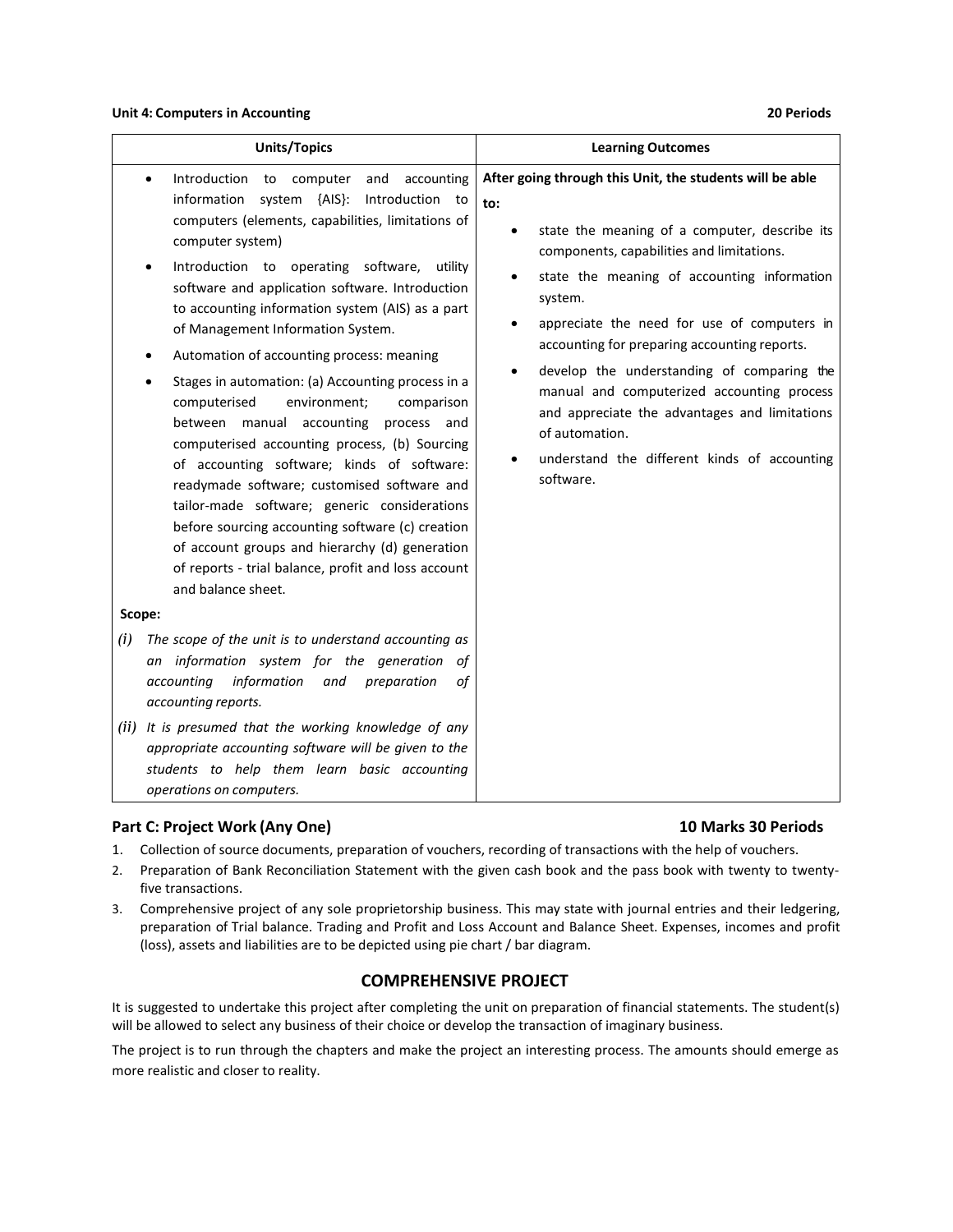### **3. Specific Guidelines for Teachers**

Give a list of options to the students to select a business form. You can add to the given list:

| 1. | A beauty parlour        | 10. Men's wear                | 19. A coffee shop        |
|----|-------------------------|-------------------------------|--------------------------|
| 2. | Men's saloon            | 11. Ladies wear               | 20. A music shop         |
|    | 3. A tailoring shop     | 12. Kiddies wear              | 21. A juice shop         |
| 4. | A canteen               | 13. A Saree shop              | 22. A school canteen     |
| 5. | A cake shop             | 14. Artificial jewellery shop | 23. An ice cream parlour |
|    | 6. A confectionery shop | 15. Asmall restaurant         | 24. A sandwich shop      |
|    | 7. A chocolate shop     | 16. A sweet shop              | 25. A flower shop        |
| 8. | A dry cleaner           | 17. A grocery shop            |                          |
| 9. | A stationery shop       | 18. A shoe shop               |                          |

After selection, advise the student(s) to visit a shop in the locality (this will help them to settle on a realistic amounts different items. The student(s) would be able to see the things as they need to invest in furniture, decor, lights, machines, computers etc.

A suggested list of different item is given below.

| 1. | Rent                                      | 19. Wages and Salary                     |
|----|-------------------------------------------|------------------------------------------|
| 2. | Advance rent [approximately three months] | 20. Newspaper and magazines              |
| 3. | Electricity deposit                       | 21. Petty expenses                       |
| 4. | Electricity bill                          | 22. Tea expenses                         |
| 5. | <b>Electricity fitting</b>                | 23. Packaging expenses                   |
| 6. | Water bill                                | 24. Transport                            |
| 7. | Water connection security deposit         | 25. Delivery cycle or a vehiclepurchased |
| 8. | Water fittings                            | 26. Registration                         |
| 9. | Telephone bill                            | 27. Insurance                            |
|    | 10. Telephone security deposit            | 28. Auditorsfee                          |
|    | 11. Telephone instrument                  | 29. Repairs & Maintenance                |
|    | 12. Furniture                             | 30. Depreciations                        |
|    | 13. Computers                             | 31. Airconditioners                      |
|    | 14. Internet connection                   | 32. Fans and lights                      |
|    | 15. Stationery                            | 33. Interior decorations                 |
|    | 16. Advertisements                        | 34. Refrigerators                        |
|    | 17. Glow sign                             | 35. Purchase and sales                   |
|    | 18. Rates and Taxes                       |                                          |

At this stage performas of bulk of originality and ledger may be provided to the students and they may be asked to complete the same.

In the next step the students are expected to prepare the trial balance and the financial statements.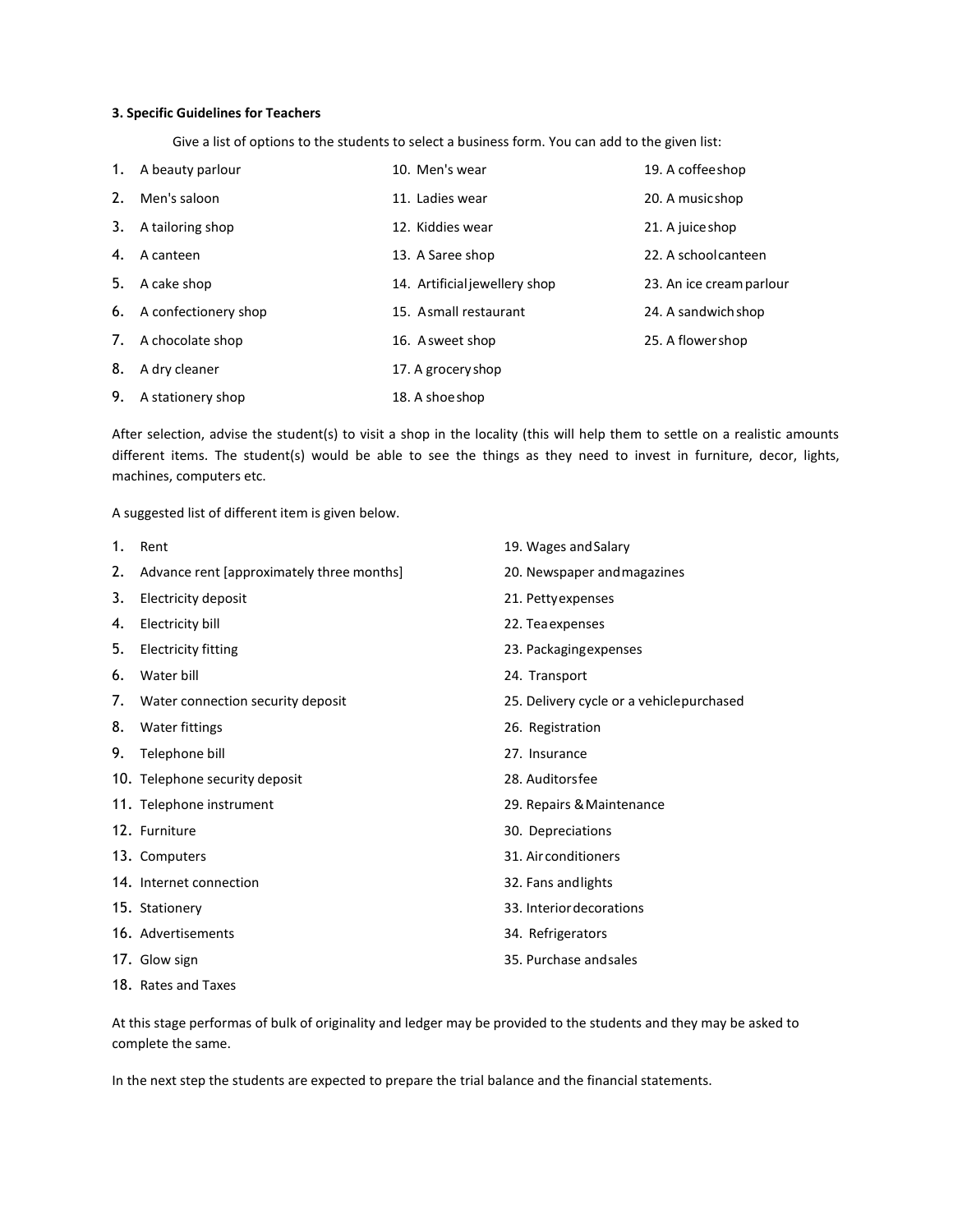# **Suggested Question Paper Design Accountancy (Code No. 055) Class XI (2018-19)**

```
Marks 90 Duration: 3 hrs.
```

| S.<br>No.      | <b>Typology of Questions</b>                                                                                                                                                                                                                            | Very<br><b>Short</b><br>Answer<br>1 Mark | Short<br>Answer<br>$\mathbf{I}$<br>3 Marks | Short<br>Answer<br>$\mathbf{II}$<br>4 Marks | Long<br>Answer<br>L<br>6 Marks | Long<br>Answer<br>$\mathbf{II}$<br>8 Marks | <b>Marks</b>       | %   |
|----------------|---------------------------------------------------------------------------------------------------------------------------------------------------------------------------------------------------------------------------------------------------------|------------------------------------------|--------------------------------------------|---------------------------------------------|--------------------------------|--------------------------------------------|--------------------|-----|
| $\mathbf{1}$   | Remembering - (Knowledge based<br>simple recall questions, to know<br>specific facts,<br>terms,<br>concepts,<br>principles, or theories; identify,<br>define, or recite, information)                                                                   | $\overline{2}$                           | $\overline{2}$                             | $\mathbf{1}$                                | $\mathbf{1}$                   |                                            | 18                 | 20% |
| $\overline{2}$ | <b>Understanding - (Comprehension</b><br>- to be familiar with meaning and to<br>understand conceptually, interpret,<br>compare,<br>contrast,<br>explain,<br>paraphrase, or interpret information)                                                      |                                          | $\mathbf{1}$                               | $\mathbf{1}$                                | $\overline{2}$                 | $\mathbf{1}$                               | 27                 | 30% |
| 3              | (Use<br><b>Application</b><br>abstract<br>information in concrete situation, to<br>apply knowledge to new situations;<br>Use given content to interpret a<br>situation, provide an example, or<br>solve a problem)                                      |                                          |                                            | $\overline{2}$                              | 1                              | $\mathbf{1}$                               | 22                 | 25% |
| 4              | High Order Thinking Skills - (Analysis<br>& Synthesis- Classify, compare,<br>contrast,<br>or<br>differentiate between different<br>pieces of information; Organize<br>and/or integrate unique pieces of<br>information from a variety<br>of<br>sources) | $\overline{2}$                           | $\overline{2}$                             | $\mathbf{1}$                                | $\mathbf{1}$                   |                                            | 18                 | 20% |
| 5              | Evaluation - (Appraise, judge, and/or<br>justify the value or worth of a<br>decision or outcome, or to predict<br>outcomes based on values)                                                                                                             | $\overline{2}$                           | $\mathbf{1}$                               |                                             |                                |                                            | 5                  | 5%  |
|                | <b>TOTAL</b>                                                                                                                                                                                                                                            | $6x1=6$                                  | $6x3=18$                                   | $5x4=20$                                    | $5x6=30$                       | $2x8=16$                                   | 90<br>(24)<br>100% | 100 |

**Note:** Scheme of options: All questions carrying 8 marks will have internal choice.

**Note:** The Board has introduced Learning Outcomes in the syllabus to motivate students to constantly explore all levels of learning. However these are only indicative. These do not in any way restrict the scope of questions being asked in the examinations. The examination question will be strictly based on the prescribed question paper design and syllabus.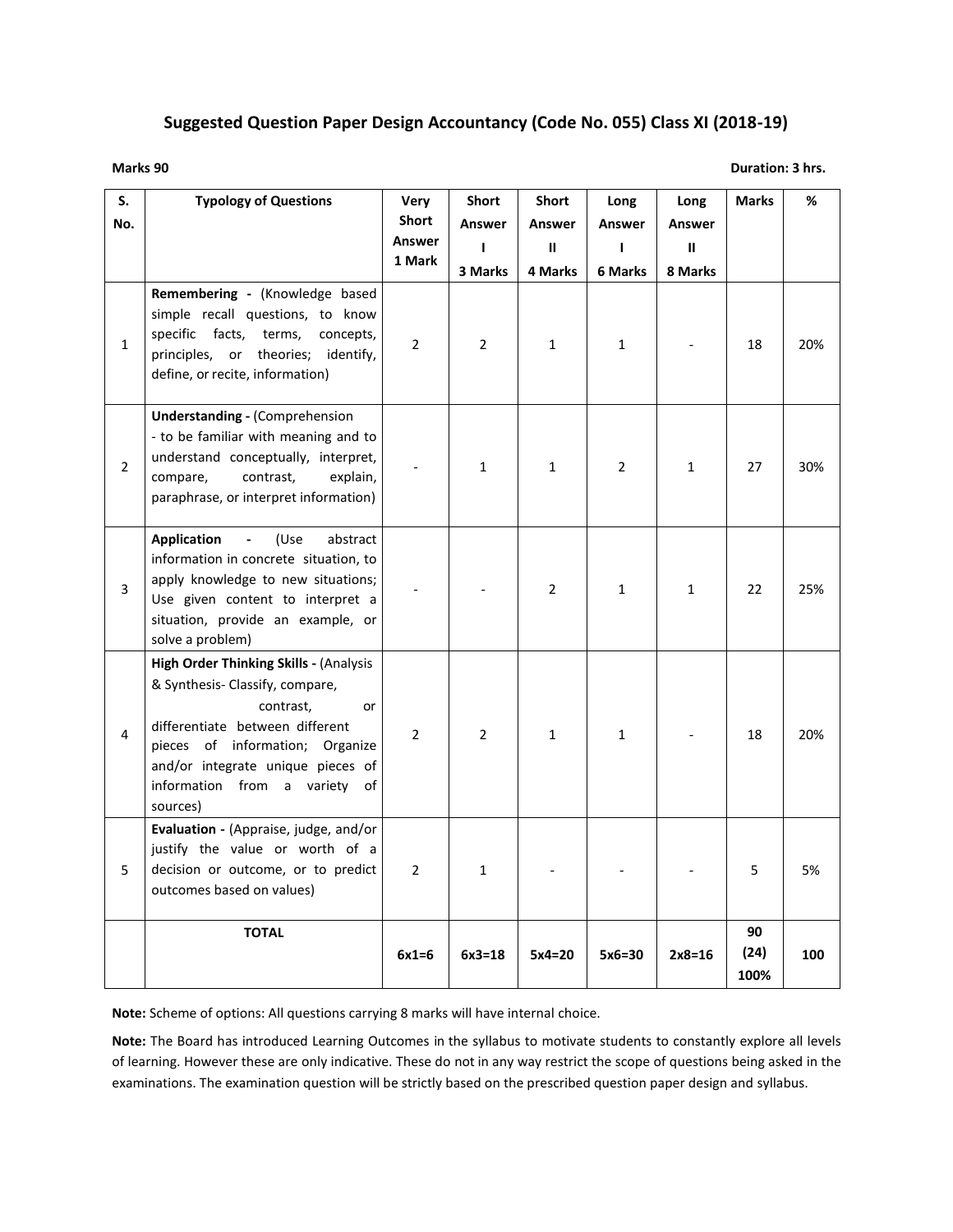# **Accountancy (Code No. 055) Class-XII (2018-19)**

**One Paper Theory: 80 Marks 3 Hours**

| <b>Units</b> |                                                                                        |                                                              |    | <b>Periods</b> | <b>Marks</b> |
|--------------|----------------------------------------------------------------------------------------|--------------------------------------------------------------|----|----------------|--------------|
| Part A       | Accounting for Not-for-Profit Organizations, Partnership Firms and<br><b>Companies</b> |                                                              |    |                |              |
|              |                                                                                        | Unit 1. Financial Statements of Not-for-Profit Organizations |    | 25             | 10           |
|              |                                                                                        | Unit 2. Accounting for Partnership Firms                     |    | 90             | 35           |
|              | Unit 3. Accounting for Companies                                                       |                                                              |    | 35             | 15           |
|              |                                                                                        |                                                              |    | 150            | 60           |
| Part B       | <b>Financial Statement Analysis</b>                                                    |                                                              |    |                |              |
|              |                                                                                        | Unit 4. Analysis of Financial Statements                     |    | 30             | 12           |
|              | Unit 5. Cash Flow Statement                                                            |                                                              |    | 20             | 8            |
|              |                                                                                        |                                                              |    | 50             | 20           |
| Part C       | <b>Project Work</b>                                                                    |                                                              |    | 40             | 20           |
|              |                                                                                        | Project work will include:                                   |    |                |              |
|              | Project File                                                                           | 4 Marks                                                      |    |                |              |
|              | <b>Written Test</b>                                                                    | 12 Marks (One Hour)                                          |    |                |              |
|              | Viva Voce<br>4 Marks                                                                   |                                                              |    |                |              |
|              | <b>OR</b>                                                                              |                                                              |    |                |              |
| Part B       | <b>Computerized Accounting</b>                                                         |                                                              |    |                |              |
|              | Unit 4. Computerized Accounting                                                        |                                                              |    | 50             | 20           |
| Part C       | <b>Practical Work</b>                                                                  |                                                              | 26 | 20             |              |
|              | Practical work will include:                                                           |                                                              |    |                |              |
|              | <b>Practical File</b>                                                                  | 4 Marks                                                      |    |                |              |
|              |                                                                                        | <b>Practical Examination</b><br>12 Marks (One Hour)          |    |                |              |
|              | Viva Voce'<br>4 Marks                                                                  |                                                              |    |                |              |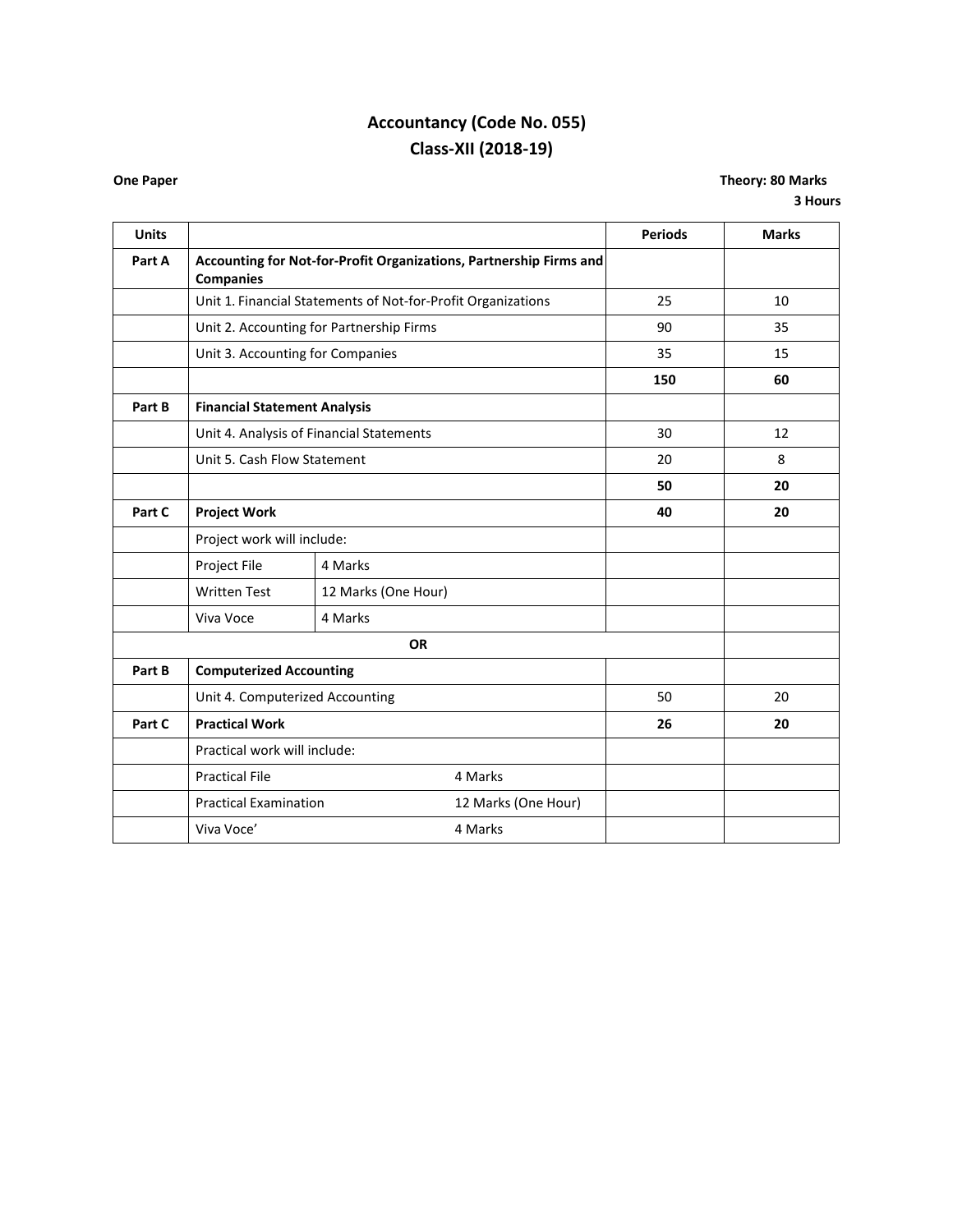# **Part A: Accounting for Not-for-Profit Organizations, Partnership Firms and Companies**

**60 Marks 150 Periods**

# **Unit 1: Financial Statements of Not-for-Profit Organizations 25 Periods**

| Units/Topics                                                                                                                                                                                                                                                                                                                                                                                                                                | <b>Learning Outcomes</b>                                                                                                                                                                                                                                                                                                                                                                                                          |  |  |
|---------------------------------------------------------------------------------------------------------------------------------------------------------------------------------------------------------------------------------------------------------------------------------------------------------------------------------------------------------------------------------------------------------------------------------------------|-----------------------------------------------------------------------------------------------------------------------------------------------------------------------------------------------------------------------------------------------------------------------------------------------------------------------------------------------------------------------------------------------------------------------------------|--|--|
| Not-for-profit organizations: concept.<br>Receipts and Payments Account: features and<br>preparation.<br>Income and Expenditure Account: features,<br>٠<br>preparation of income and expenditure account<br>and balance sheet from the given receipts and<br>payments account with additional information.<br>Scope:<br>Adjustments in a question should not exceed 3 or 4 in<br>(i)<br>number and restricted to subscriptions, consumption | After going through this Unit, the students will be able<br>to:<br>meaning of a<br>Not-for-profit<br>the<br>state<br>organisation and its distinction from a profit<br>making entity.<br>state the meaning of receipts and payments<br>account, and understanding its features.<br>develop the understanding and skill of preparing<br>$\bullet$<br>receipts and payments account.<br>state the meaning of income and expenditure |  |  |
| of consumables and sale of assets/old material.<br>(ii) Entrance/admission fees and general donations are<br>to be treated as revenue receipts.<br>(iii) Trading Account of incidental activities is not to be<br>prepared.                                                                                                                                                                                                                 | account and understand its features.<br>develop the understanding and skill of preparing<br>income and expenditure account and balance<br>sheet of a not-for-profit organisation with the<br>help of given receipts and payments account<br>and additional information.                                                                                                                                                           |  |  |

# **Unit 2: Accounting for Partnership Firms 90 periods**

| Units/Topics                                                                                                                                                                                                                                                                                                                                                                                                                        | <b>Learning Outcomes</b>                                                                                                                                                                                                                                                                                                                                                           |  |
|-------------------------------------------------------------------------------------------------------------------------------------------------------------------------------------------------------------------------------------------------------------------------------------------------------------------------------------------------------------------------------------------------------------------------------------|------------------------------------------------------------------------------------------------------------------------------------------------------------------------------------------------------------------------------------------------------------------------------------------------------------------------------------------------------------------------------------|--|
| Partnership: features, Partnership Deed.<br>٠<br>Provisions of the Indian Partnership Act 1932 in<br>٠<br>the absence of partnership deed.<br>fluctuating<br>capital<br>v/s<br>accounts.<br>Fixed<br>٠<br>Preparation of Profit and Loss Appropriation<br>account- division of profit among partners,<br>guarantee of profits.<br>Past adjustments (relating to interest on capital,<br>٠<br>interest on drawing, salary and profit | After going through this Unit, the students will be able<br>to:<br>state the meaning of partnership, partnership<br>$\bullet$<br>firm and partnership deed.<br>describe the characteristic features of partnership<br>$\bullet$<br>and the contents of partnership deed.<br>discuss the significance of provision of Partnership<br>$\bullet$<br>Act in the absence of partnership |  |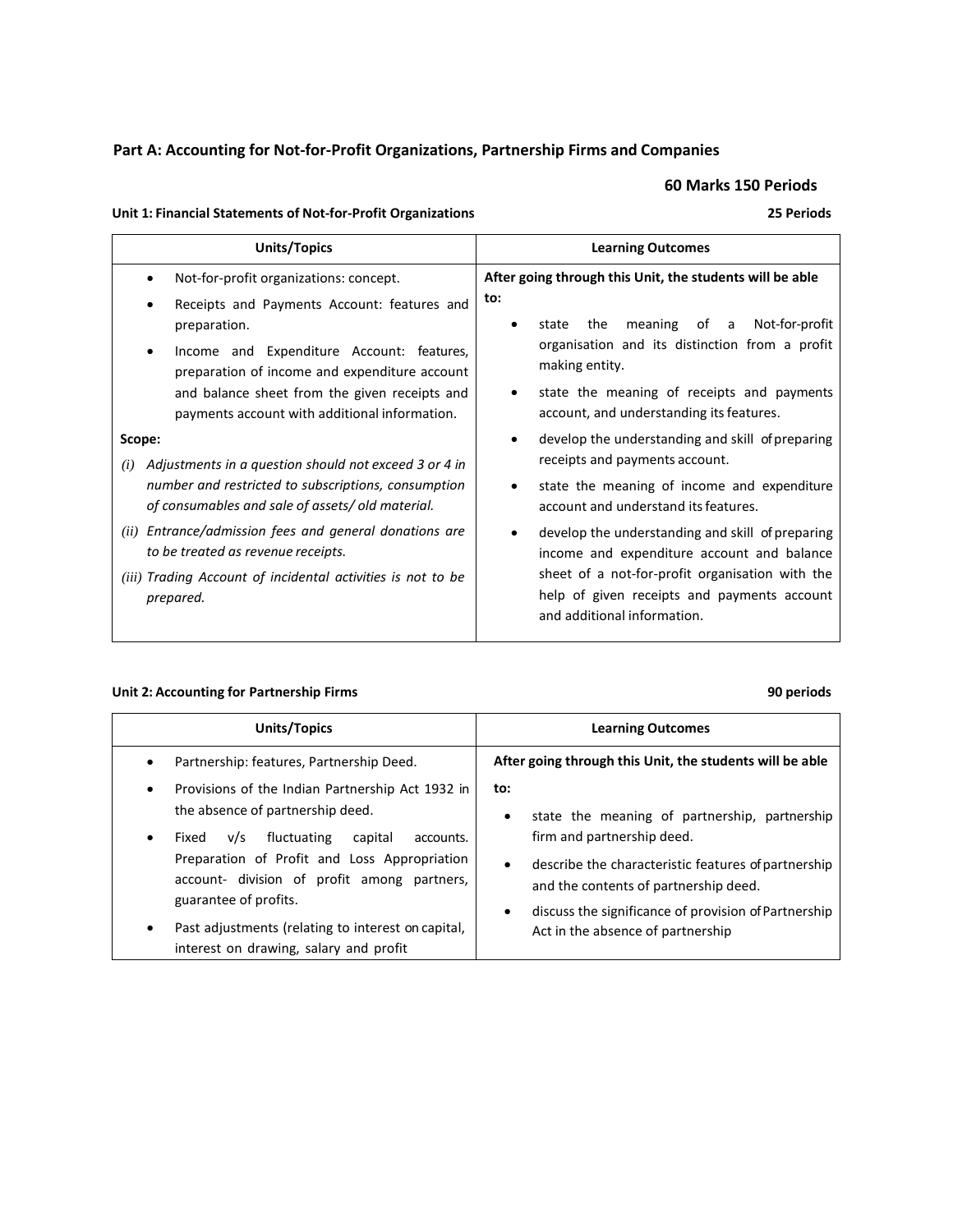sharing ratio).

 Goodwill: nature, factors affecting and methods of valuation - average profit, super profit and capitalization.

*Note: Interest on partner's loan is to be treated as a* 

#### *charge against profits.*

# **Accounting for Partnership firms - Reconstitution and Dissolution.**

- **Change in the Profit Sharing Ratio** among the existing partners - sacrificing ratio, gaining ratio, accounting for revaluation of assets and reassessment of liabilities and treatment of reserves and accumulated profits. Preparation of revaluation account and balance sheet.
- **Admission of a partner**  effect of admission of a partner on change in the profit sharing ratio, treatment of goodwill (as per AS 26), treatment for revaluation of assets and re- assessment of liabilities, treatment of reserves and accumulated profits, adjustment of capital accounts and preparation of balance sheet.
- **Retirement and death of a partner:** effect of retirement / death of a partner on change in profit sharing ratio, treatment of goodwill (as per AS 26), treatment for revaluation of assets and reassessment of liabilities, adjustment of accumulated profits and reserves, adjustment of capital accounts and preparation of balance sheet. Preparation of loan account of the retiring partner.
- Calculation of deceased partner's share of profit till the date of death. Preparation of deceased partner's capital account and his executor's account.
- **Dissolution of a partnership firm:** meaning of dissolution of partnership and partnership firm, types of dissolution of a firm. Settlement of accounts - preparation of realization account, and other related accounts: capital accounts of partners and cash/bank a/c (excluding piecemeal distribution, sale to a company and insolvency of partner(s)).

**Note:**

- (i) The realized value of each asset must be given at the time of dissolution.
- (ii) In case, the realization expenses are borne by a

deed.

- differentiate between fixed and fluctuating capital, outline the process and develop the understanding and skill of preparation of Profit and Loss Appropriation Account.
- develop the understanding and skill of prepration profit and loss appropriation account involving guarantee of profits.
- develop the understanding and skill of making past adjustments.
- state the meaning, nature and factors affecting goodwill
- develop the understanding and skill of valuation of goodwill using different methods.
- state the meaning of sacrificing ratio, gaining ratio and the change in profit sharing ratio among existing partners.
- develop the understanding of accounting treatment of revaluation assets and reassessment of liabilities and treatment of reserves and accumulated profits by preparing revaluation account and balance sheet.
- explain the effect of change in profit sharing ratio on admission of a new partner.
- develop the understanding and skill of treatment of goodwill as per AS-26, treatment of revaluation of assets and re-assessment of liabilities, treatment of reserves and accumulated profits, adjustment of capital accounts and preparation of balance sheet of the new firm.
- explain the effect of retirement / death of a partner on change in profit sharing ratio.
- develop the understanding of accounting treatment of goodwill, revaluation of assets and re-assessment of liabilities and adjustment of accumulated profits and reserves on retirement / death of a partner and capital adjustment.
- develop the skill of calculation of deceased partner's share till the time of his death and prepare deceased partner's executor's account.
- discuss the preparation of the capital accounts of the remaining partners and the balance sheet of the firm after retirement / death of a partner.
- understand the situations under which a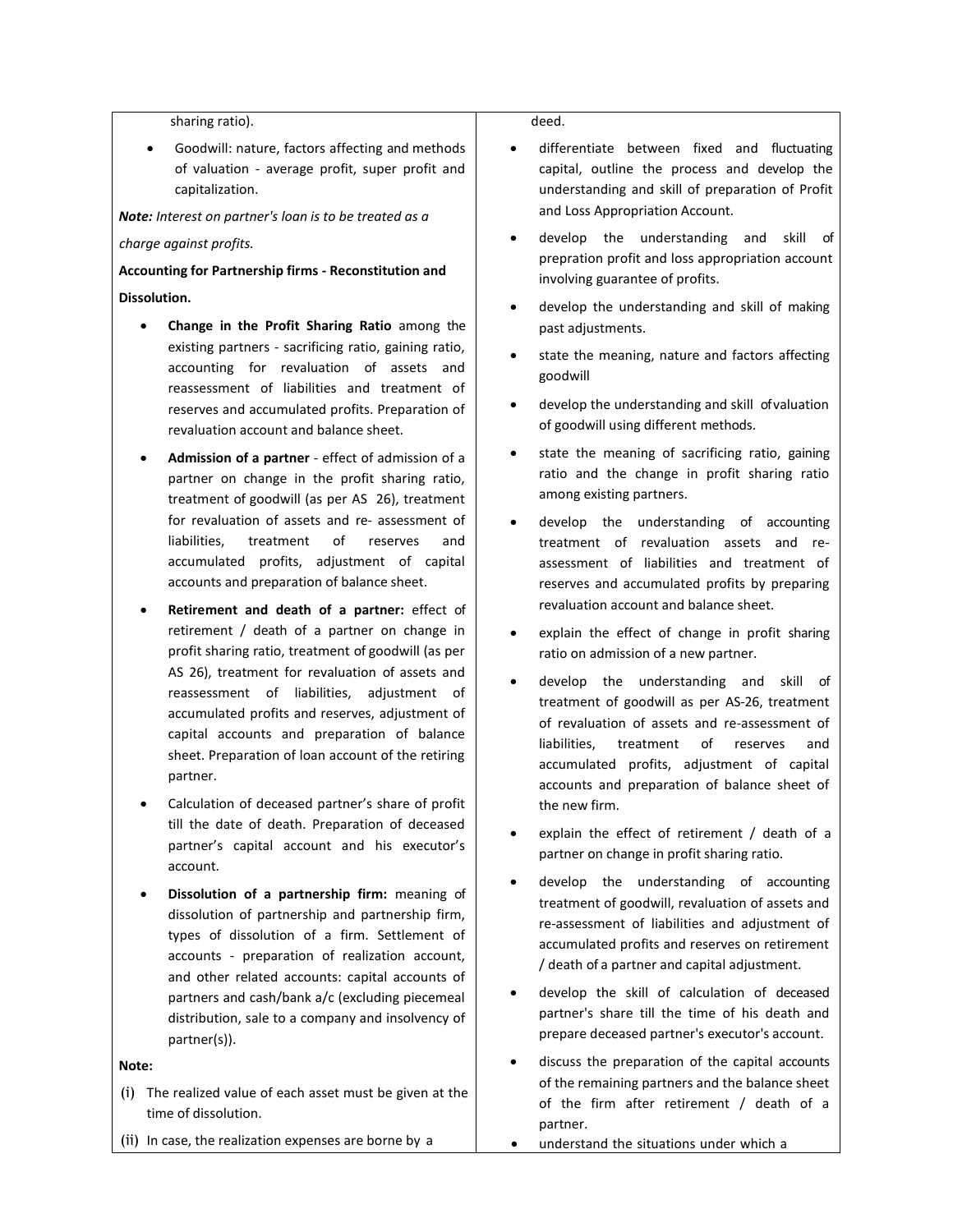| partner, clear indication should be given regarding the | partnership firm can be dissolved.              |
|---------------------------------------------------------|-------------------------------------------------|
| payment thereof.                                        | develop the understanding of preparation of     |
|                                                         | realisation account and other related accounts. |

## **Unit-3 Accounting for Companies 35 Periods**

| <b>Units/Topics</b>                                                                                                                                                                                                                                                                                                                    | <b>Learning Outcomes</b>                                                                                                                                                                                                                                                        |  |  |  |  |
|----------------------------------------------------------------------------------------------------------------------------------------------------------------------------------------------------------------------------------------------------------------------------------------------------------------------------------------|---------------------------------------------------------------------------------------------------------------------------------------------------------------------------------------------------------------------------------------------------------------------------------|--|--|--|--|
| <b>Accounting for Share Capital</b>                                                                                                                                                                                                                                                                                                    | After going through this Unit, the students will be able                                                                                                                                                                                                                        |  |  |  |  |
| Share and share capital: nature and types.                                                                                                                                                                                                                                                                                             | to:                                                                                                                                                                                                                                                                             |  |  |  |  |
| Accounting for share capital: issue and allotment of<br>$\bullet$<br>equity and preferences shares. Public subscription<br>of shares - over subscription and under subscription<br>of shares; issue at par and at premium, calls in<br>advance and arrears (excluding interest), issue of<br>shares for consideration other than cash. | state the meaning of share and share capital<br>$\bullet$<br>and differentiate between equity shares and<br>preference shares and different types of share<br>capital.<br>understand the meaning of private placement<br>$\bullet$<br>of shares and Employee Stock Option Plan. |  |  |  |  |
| Concept of Private Placement and Employee Stock<br>Option Plan (ESOP).                                                                                                                                                                                                                                                                 | explain the accounting treatment of share<br>capital transactions regarding issue of shares.                                                                                                                                                                                    |  |  |  |  |
| Accounting treatment of forfeiture and re-issue of<br>shares.                                                                                                                                                                                                                                                                          | develop the understanding of accounting<br>treatment of forfeiture and re-issue of forfeited                                                                                                                                                                                    |  |  |  |  |
| Disclosure of share capital in the Balance Sheet of a                                                                                                                                                                                                                                                                                  | shares.                                                                                                                                                                                                                                                                         |  |  |  |  |
| company.                                                                                                                                                                                                                                                                                                                               | describe the presentation of share capital in the<br>$\bullet$                                                                                                                                                                                                                  |  |  |  |  |
| <b>Accounting for Debentures</b>                                                                                                                                                                                                                                                                                                       | balance sheet of the company as per schedule<br>III part I of the Companies Act 2013.                                                                                                                                                                                           |  |  |  |  |
| Debentures: Issue of debentures at par, at apremium<br>and at a discount. Issue of debentures for<br>consideration other than cash; Issue of debentures<br>with terms of redemption; debentures as collateral                                                                                                                          | explain the accounting treatment of different<br>categories of transactions related to issue of<br>debentures.                                                                                                                                                                  |  |  |  |  |
| security-concept, interest on debentures. Writting<br>off discount / loss on issue of debentures.                                                                                                                                                                                                                                      | develop the understanding and skill of writing<br>$\bullet$<br>of discount / loss on issue of debentures.                                                                                                                                                                       |  |  |  |  |
| Redemption of debentures-Methods: Lump sum,<br>draw of lots.                                                                                                                                                                                                                                                                           | understand the concept of collateral security<br>$\bullet$<br>and its presentation in balance sheet.                                                                                                                                                                            |  |  |  |  |
| Creation of Debenture Redemption Reserve.                                                                                                                                                                                                                                                                                              | develop the skill of calculating interest on<br>$\bullet$                                                                                                                                                                                                                       |  |  |  |  |
| Note: Related sections of the Companies Act, 2013 will                                                                                                                                                                                                                                                                                 | debentures and its accounting treatment.                                                                                                                                                                                                                                        |  |  |  |  |
| apply.                                                                                                                                                                                                                                                                                                                                 | state the meaning of redemption of debentures.                                                                                                                                                                                                                                  |  |  |  |  |
|                                                                                                                                                                                                                                                                                                                                        | develop the understanding of accounting<br>$\bullet$<br>of<br>transactions<br>related<br>treatment<br>to<br>redemption of debentures by lump sum, draw<br>of lots and Creation of Debenture Redemption<br>Reserve.                                                              |  |  |  |  |

# **Part B: Financial Statement Analysis 20 Marks**

**Unit 4: Analysis of Financial Statements 30 Periods**

| <b>Financial</b> | statements of of | a, | company:                   | After going through this Unit, the students will be able to: |
|------------------|------------------|----|----------------------------|--------------------------------------------------------------|
| Statement        | Profit and the   |    | <b>Balance</b><br>Loss and | develop the understanding of major headings                  |
| Sheet in         | prescribed       |    | form with major            |                                                              |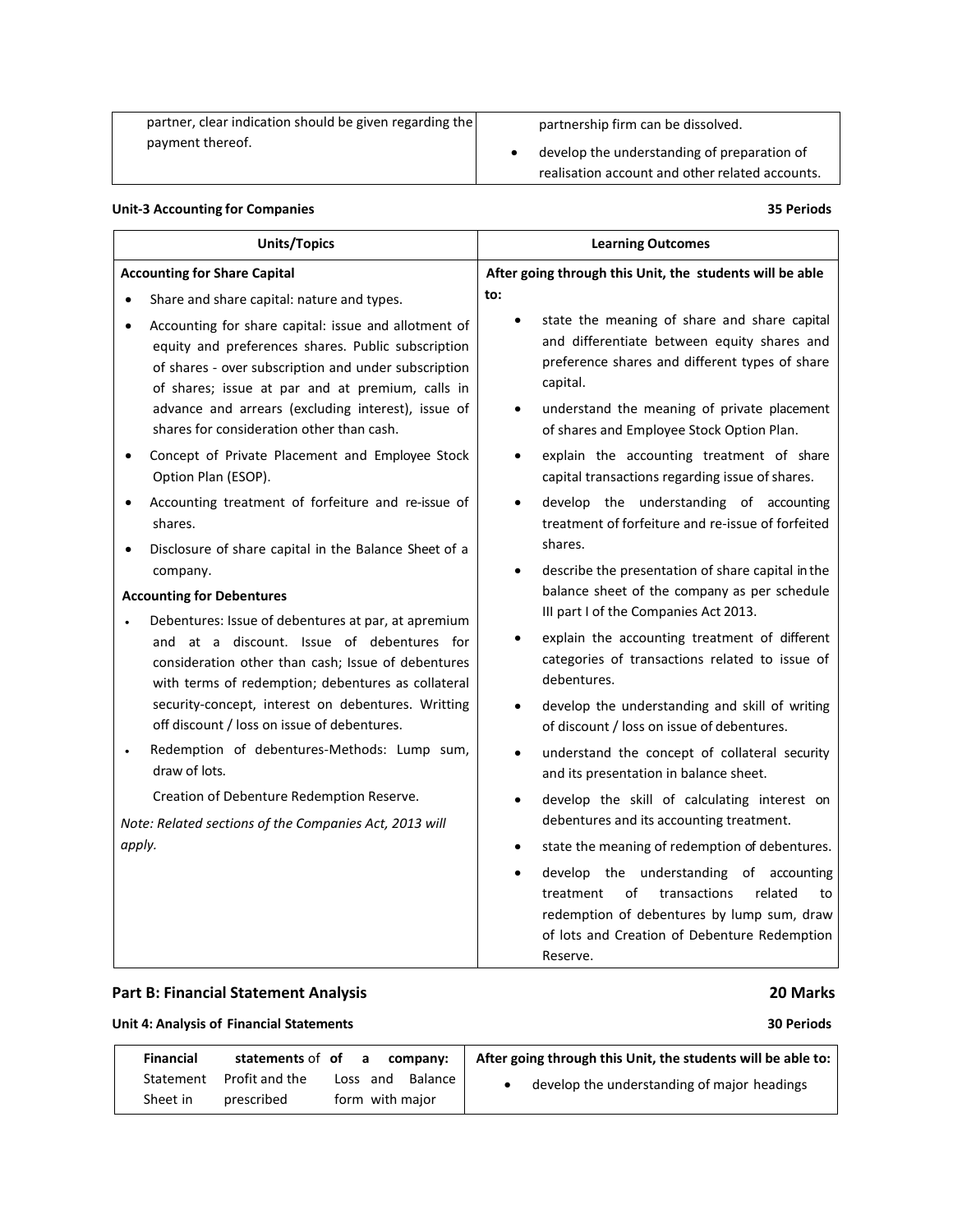| headings and sub headings (as per Schedule III to                                         | and sub-headings (as per Schedule III to the                                                                                           |  |  |  |  |  |
|-------------------------------------------------------------------------------------------|----------------------------------------------------------------------------------------------------------------------------------------|--|--|--|--|--|
| the Companies Act, 2013).                                                                 | Companies Act, 2013) of balance sheet as per the                                                                                       |  |  |  |  |  |
| Note: Exceptional items, extraordinary items and profit                                   | prescribed norms / formats.                                                                                                            |  |  |  |  |  |
| (loss) from discontinued operations are excluded.                                         | state the meaning, objectives and limitations of                                                                                       |  |  |  |  |  |
| <b>Financial Statement Analysis: Objectives,</b>                                          | financial statement analysis.                                                                                                          |  |  |  |  |  |
| importance and limitations.                                                               | discuss the meaning of different tools of 'financial<br>$\bullet$                                                                      |  |  |  |  |  |
| <b>Tools for Financial Statement Analysis:</b>                                            | statements analysis'.                                                                                                                  |  |  |  |  |  |
| Comparative statements, common size<br>statements, cash flow analysis, ratio<br>analysis. | develop<br>the understanding<br>and<br>skill<br>of<br>$\bullet$<br>preparation of comparative and common size<br>financial statements. |  |  |  |  |  |
| <b>Accounting Ratios:</b> Meaning, Objectives,<br>classification and computation.         | state the meaning, objectives and significance of<br>٠<br>different types of ratios.                                                   |  |  |  |  |  |
| <b>Liquidity Ratios:</b> Current ratio and Quick ratio.                                   | develop the understanding of computation of<br>٠                                                                                       |  |  |  |  |  |
| Solvency Ratios: Debt to Equity Ratio, Total Asset to                                     | current ratio and quick ratio.                                                                                                         |  |  |  |  |  |
| Debt Ratio, Proprietary Ratio and Interest Coverage<br>Ratio.                             | develop the skill of computation of debt equity<br>٠<br>ratio, total asset to debt ratio, proprietary ratio                            |  |  |  |  |  |
| Activity Ratios: Inventory Turnover Ratio, Trade                                          | and interest coverage ratio.                                                                                                           |  |  |  |  |  |
| Receivables Turnover Ratio, Trade Payables Turnover                                       | develop the skill of computation of inventory<br>٠                                                                                     |  |  |  |  |  |
| Ratio and Working Capital Turnover Ratio.                                                 | turnover ratio, trade receivables and trade                                                                                            |  |  |  |  |  |
|                                                                                           | payables ratio and working capital turnover ratio.                                                                                     |  |  |  |  |  |
| Profitability Ratios: Gross Profit Ratio, Operating Ratio,                                |                                                                                                                                        |  |  |  |  |  |
| Operating Profit Ratio, Net Profit Ratio and Return on                                    | develop the skill of computation of gross profit                                                                                       |  |  |  |  |  |
| Investment.                                                                               | ratio, operating ratio, operating profit ratio, net                                                                                    |  |  |  |  |  |
|                                                                                           | profit ratio and return on investment.                                                                                                 |  |  |  |  |  |

**Note:** Net Profit Ratio is to be calculated on the basis profit before and after tax.

## **Unit 5: Cash Flow Statement 20 Periods**

| Meaning, objectives and preparation (as<br>$\bullet$<br>per AS 3 (Revised) (Indirect Method only)                                                                                     | After going through this Unit, the students will<br>be able to:                                                                                                                                           |  |  |  |
|---------------------------------------------------------------------------------------------------------------------------------------------------------------------------------------|-----------------------------------------------------------------------------------------------------------------------------------------------------------------------------------------------------------|--|--|--|
| Note:<br>Adjustments relating to depreciation<br>(i)<br>and<br>amortization, profit or loss on sale of assets<br>including investments, dividend (both final<br>and interim) and tax. | state the meaning and objectives of cash<br>$\bullet$<br>flow statement.<br>• develop the understanding of preparation<br>of Cash Flow Statement using indirect<br>per AS 3 with<br>method<br>given<br>as |  |  |  |
| (ii) Bank overdraft and cash credit to be treated<br>as short term borrowings.                                                                                                        | adjustments.                                                                                                                                                                                              |  |  |  |
| (iii) Current Investments to be taken as Marketable<br>securities unless otherwise specified.                                                                                         |                                                                                                                                                                                                           |  |  |  |

**Note:** Kindly refer to the Guidelines published by the CBSE.

## **Part B: Computerised Accounting 20 Marks 50 Periods**

**Unit 3: Computerised Accounting**

# **Project Work 20 Marks 40 Periods**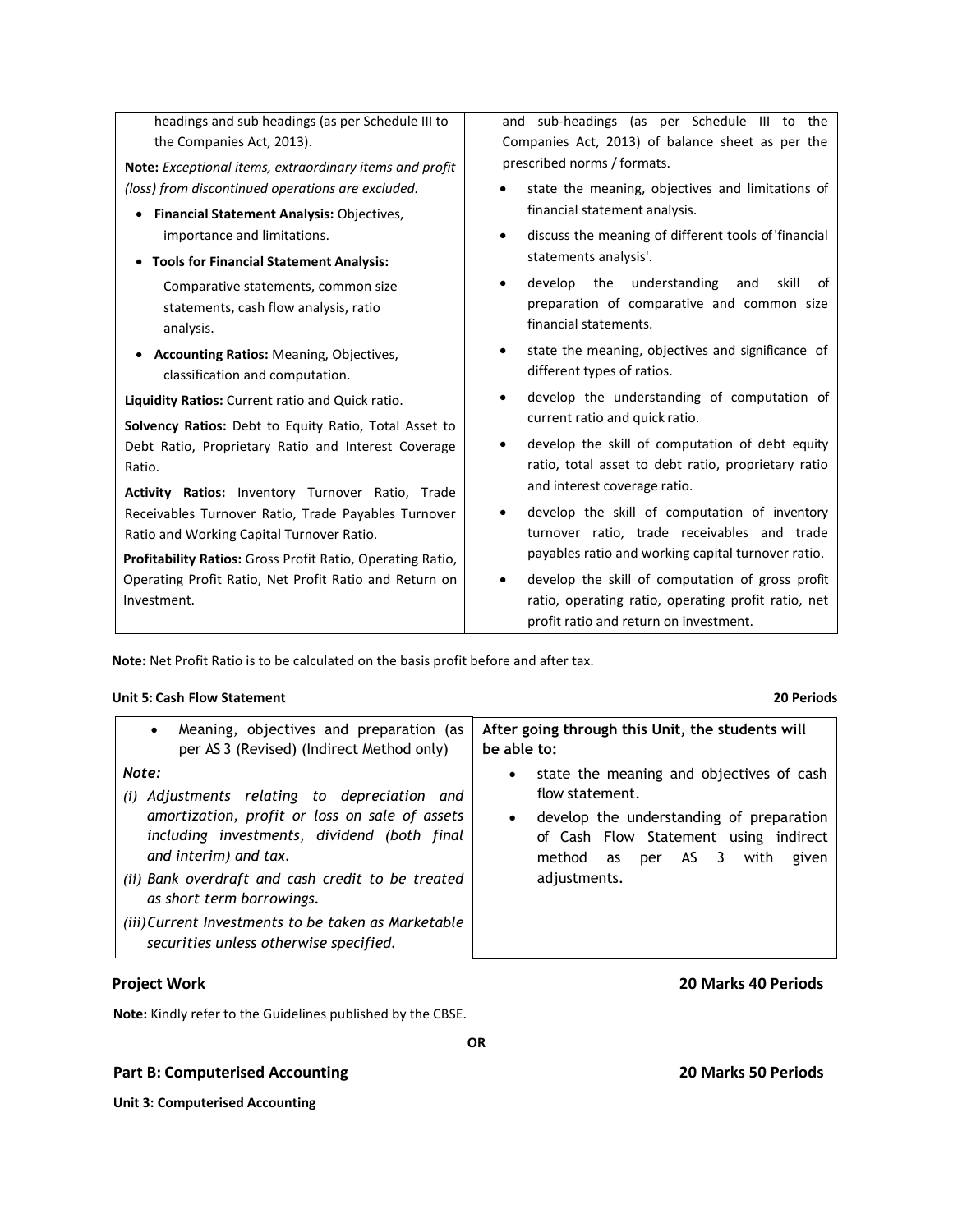#### **Overview of Computerised Accounting System.**

- Introduction: Application in Accounting.
- Features of Computerised Accounting System.
- Structure of CAS.
- Software Packages: Generic; Specific; Tailored.

#### **Accounting Application of Electronic Spreadsheet.**

Concept of electronic spreadsheet.

Features offered by electronic spreadsheet.

Application in generating accounting information - bank reconciliation statement; asset accounting; loan repayment

of loan schedule, ratio analysis

Data representation- graphs, charts and diagrams.

#### **Using Computerized Accounting System.**

Steps in installation of CAS, codification and Hierarchy of account heads, creation of accounts.

Data: Entry, validation and verification.

Adjusting entries, preparation of balance sheet, profit and loss account with closing entries and opening entries. Need and security features of the system.

### **Database Management System (DBMS)**

Concept and Features of DBMS. DBMS in Business Application. Generating Accounting Information - Payroll.

### **Part C: Practical Work 20 Marks 26 Periods**

Please refer to the guidelines published by CBSE.

#### **Prescribed Books:**

| <b>Financial Accounting -I</b> | Class XI  | <b>NCERT Publication</b> |
|--------------------------------|-----------|--------------------------|
| Accountancy -II                | Class XI  | <b>NCERT Publication</b> |
| Accountancy -I                 | Class XII | <b>NCERT Publication</b> |
| Accountancy -II                | Class XII | <b>NCERT Publication</b> |

Guidelines for Project Work in Accounting and Practical work in computerised Accounting Class XII CBSE Publication